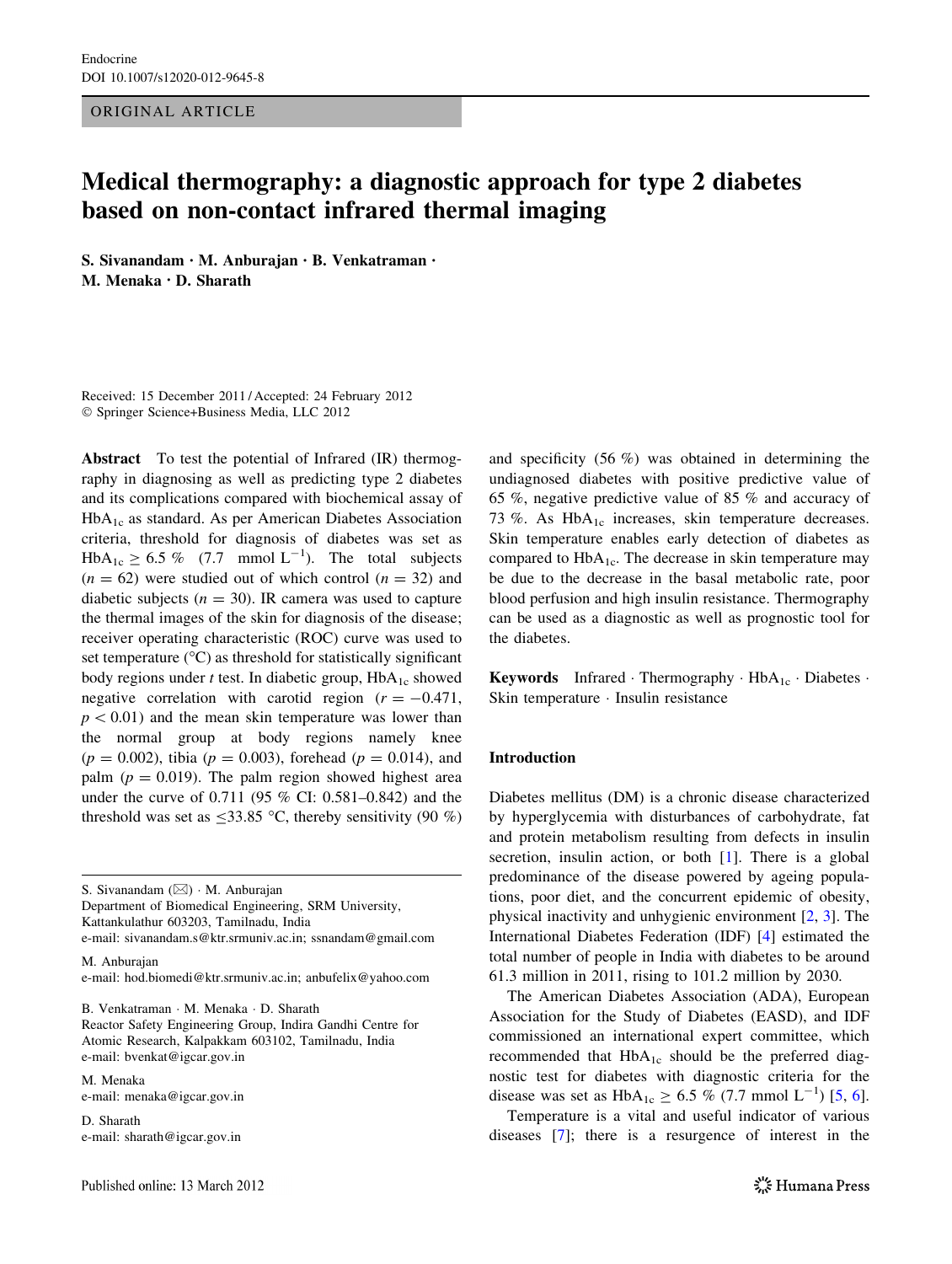application of infrared (IR) imaging in medicine with improvements in camera technology, which captures the natural thermal radiation emitted by any object above absolute zero [[8,](#page-8-0) [9\]](#page-8-0). IR imaging allows the representation of the body surface thermal distribution, where it depends on the complex relationships defining the heat exchange processes between skin tissue, inner tissue, local vasculature, and metabolic activity [[10\]](#page-8-0).

This imaging modality provides functional information not easily measured by any other methods [[11\]](#page-8-0), which is non-invasive, as it passively captures the radiant heat emitted from the human body. Hence, it is risk-free, relatively inexpensive and can be readily used as an adjunct to the other standard imaging methods [\[12](#page-8-0)]. Complications affecting the lower limbs are the most common manifestations of diabetes [\[13](#page-8-0), [14](#page-8-0)]; IR imaging provides the precise level of amputation to be performed and thus prevents re-amputation as seen in conventional methods.

The objectives of the study were: (i) to examine the discriminatory performance of various risk factors and anthropometric indices between the control and diabetic group of subjects as segregated by  $HbA_{1c}$  and (ii) to evaluate the potential of thermograph in diagnosis as well as prognosis of the disease from the study group.

## Materials and methods

#### Study population

The screening camp for the diagnosis of the disease was conducted in the month of April 2010 at SRM Medical College Hospital and Research Centre, Kattankulathur, Tamilnadu, India. The institutional ethical clearance was obtained in performing the study. The informed consent form and risk assessment questionnaire was obtained from the total subjects  $(n = 75)$  and the questionnaire was carefully scrutinized for the subjects with confounding factors namely, fever  $(n = 0)$ , cardiovascular diseases  $(n = 13)$ , and thyroid dysfunction  $(n = 0)$ , from which the subjects reported with known cardiovascular complications were excluded from the study to avoid confounding of the results. Thereby, our study group had  $n = 62$  subjects aged between 20 and 80 years with male  $(n = 27)$  and female  $(n = 35)$ .

The completed questionnaire revealed that 29 % ( $n = 18$ ) of the study group were reported with known type 2 diabetes with a mean duration of 4 years in taking the medications. Further, 94 % ( $n = 17$ ) of the known type 2 diabetic subjects were reported with no physical activity during the leisure time or at the work place, who were following a sedentary type of lifestyle.

Physical and physiological measurements

The anthropometrical measurements namely height (cm), weight (Kg), waist and hip (cm) measurements were obtained using standardized techniques. The blood pressure (mmHg) was recorded, in the sitting position, in the right arm using sphygmomanometer.

#### Biochemical analysis

The blood sample collected from an individual was used to obtain the various biochemical parameters namely  $HbA_{1c}$ , which was determined from the whole blood using Olympus auto analyzer, Germany. Estimated average glucose (eAG), a derived parameter from  $HbA_{1c}$  is measured in mg/dl. The total cholesterol and high density lipoprotein (HDL) were obtained by enzymatic method using Olympus auto analyzer, Germany.

Thermal measurements and analysis

The IR thermal imaging procedure does not impose any restrictions on diet, exercise or any other physical activity. When compared with other imaging modalities, the requirement for thermal imaging is affordable. It requires an air conditioner of 1.5 ton capacity, waiting and imaging room with a dimension  $(15' \times 10')$ , 5A socket outlet with 100–240 V AC, 50/60 Hz line frequency, an AC adaptor with 12 V DC output to recharge the Lithium-ion battery. The thermal camera can be operated continuously for 4 h on battery without the need of external power, the imaging room requires no high intensity discharge lamps as thermal camera picks up the naturally emitted IR rays from the body, no harmful radiation is involved, no waiting time in obtaining the report as the captured images can be transferred to the computer through USB (universal serial bus) port, where the report will be generated within few minutes after the image capture.

In a temperature controlled room, the selected body regions to be imaged were disrobed, made free of metallic ornaments and other objects to get equilibrated with the room temperature at about 23  $^{\circ}$ C for 15 min, where the temperature, humidity, and air circulation was kept under control [\[15](#page-8-0)], which allows to capture the skin temperature variations in the range of  $0.05-0.1$  °C from the affected region to the surrounding body region or the contralateral region of the body, this ensures that the naturally emitted thermal radiation from the human body is neither absorbed nor scattered by any of the objects [\[16](#page-8-0)].

The thermal image was captured using ThermaCam (FLIR T400) manufactured by FLIR Systems, Inc., USA. The camera has Focal Plane Array (FPA), Uncooled microbolometer detector, with a thermal sensitivity of 0.05  $\degree$ C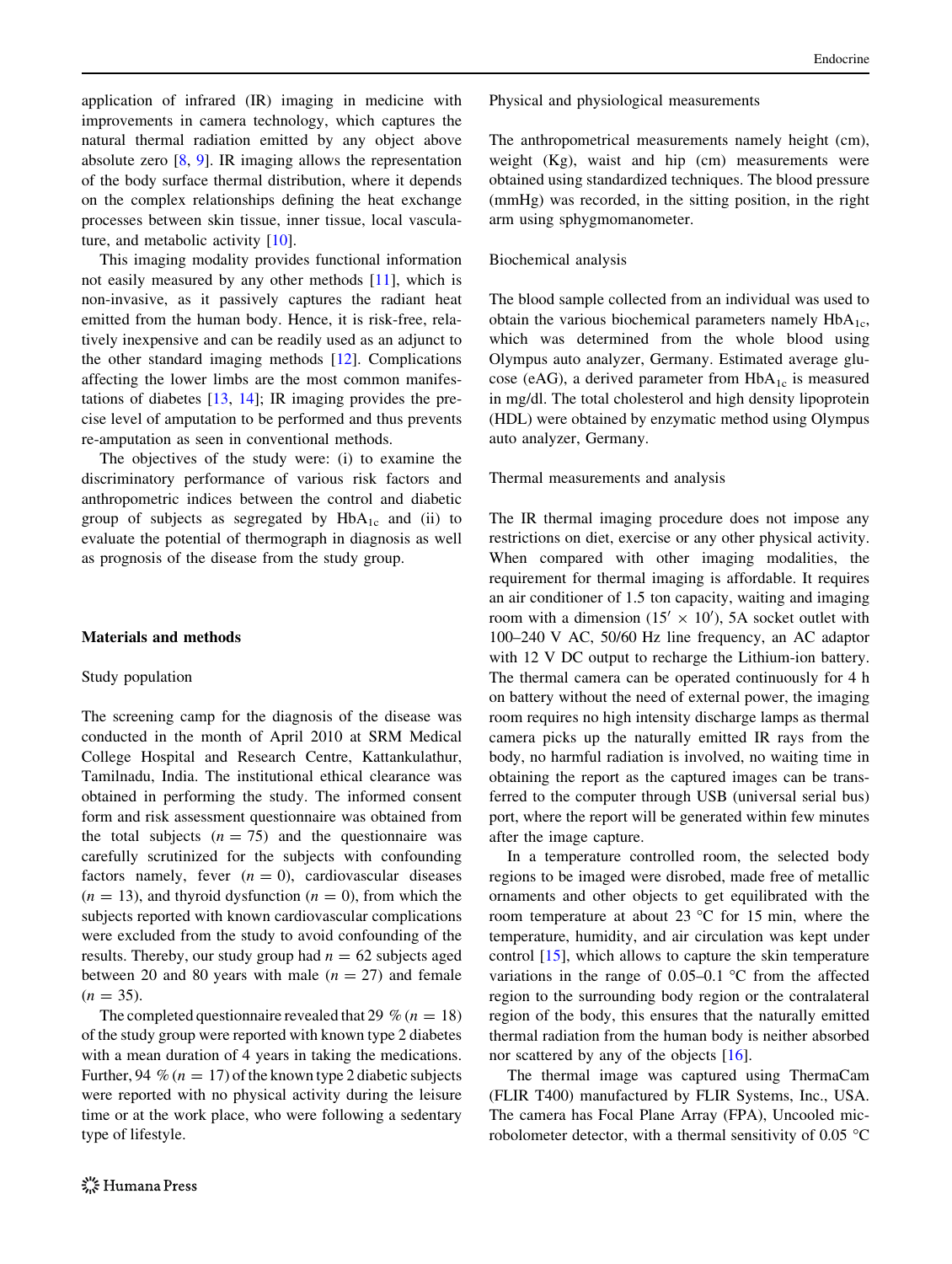at  $30^{\circ}$ C. The thermal images were captured at a distance of three feet from the various body regions namely face, neck, hand, and leg regions and the images were analyzed using the Quick Report, a thermal software with version 1.2 supported by FLIR T400 camera ([www.flir.com](http://www.flir.com)). The software provides the settings for object parameters like emissivity (0.98), reflected apparent temperature (23  $^{\circ}$ C), atmospheric temperature (23 °C), relative humidity (50 %), and distance of measure (3 feet), which can be manually entered in accordance with one's measuring environment. The temperature scale can be set for the various body regions without disturbing the measured temperature, which was fixed as standard for all the subjects and the rainbow palette was chosen to analyze the thermogram in our study.

## Measurement

The thermal software provides various measurement tools namely flying spot meter, spot meter, line and area tool. In order to allow repeatability and to minimize the deviations in the measurement of skin temperature, we have chosen the area tool for all the regions of interest (ROI) except at fingers and anterior region of the toes, where the line tool was more compatible when compared to an area tool. From head to toe, the skin temperature for the desired ROI was measured separately for left and right side at the same region approximately. In the measurement panel of the software, the temperature for the measured regions indicate minimum, maximum, and average value, where the average temperature was noted down for all the subjects considered under study.

As per the ADA diagnostic criteria, the threshold for DM was set as  $HbA_{1c} \geq 6.5 \%$  (7.7 mmol L<sup>-1</sup>) based on which the subjects were classified into control  $(n = 32)$ and diabetic subjects ( $n = 30$ ). The completed questionnaire revealed that only 60 % ( $n = 18$ ) of the diabetic subjects were previously diagnosed for the disease whereas 40 %  $(n = 12)$  of the diseased group were unaware of being developed into type 2 diabetic individual.

#### Statistical analysis

A computerized database was created for all the records. The statistical package for the social sciences (SPSS) (Version 17.0) was used for the analysis. All the data were expressed as mean  $\pm$  SD. The statistical significance was assumed at  $p < 0.05$ . The independent samples t test for the clinical, bio-chemical parameters and the skin temperature of the body regions were computed for the entire study group. The Pearson correlation was studied for the DM group to obtain the relation between the measured parameters. The receiver operating characteristic (ROC) curve for the study group was computed to set the optimal threshold in temperature for the statistically significant body regions.

# Results

The thermogram obtained from the human subject may vary due to multiple factors such as fever, cardiovascular diseases, and thyroid dysfunction. In order to set the threshold in temperature for diagnosis of DM, the risk assessment questionnaire was carefully analyzed and the subjects with confounding complications were excluded from the analysis to increase the diagnostic accuracy, to study the severity of the disease and its consequences and to envisage the disease at the earlier stage.

Figure 1 illustrates the negative correlation between  $HbA_{1c}$  and skin temperature of the carotid region ( $r =$  $-0.471$ ,  $p < 0.01$ ), this can be due the carotid stenosis become prominent when the blood glucose level increases in an uncontrolled manner leading to cardiovascular diseases.

The ROC curve for the body regions where illustrated in Fig. [2](#page-3-0), where the curve trajectories of the knee and tibial regions pass closer to the upper left corner indicates the higher accuracy of the test. The vascular disease in the diabetic subjects can occur at the popliteal and tibial region, at which the atherosclerosis tends to be multisegmental rather than involving in a particular region of the artery wall.

The thermogram of the palm region of a control and diabetic subject was illustrated in Fig. [3a](#page-3-0), b, respectively. In a control subject, the skin temperature of the palm indicates  $35.2 \text{ °C}$ , this can be due to the normal metabolic function of the body and good perfusion of the blood, whereas in a diabetic subject, the palm temperature indicates  $33.0 \text{ °C}$ , which was lower when compared to the control subject, this may be due to poor blood perfusion and decreased metabolism.



Fig. 1 Pearson correlation between  $HbA_{1c}$  and skin temperature of the carotid region in the DM group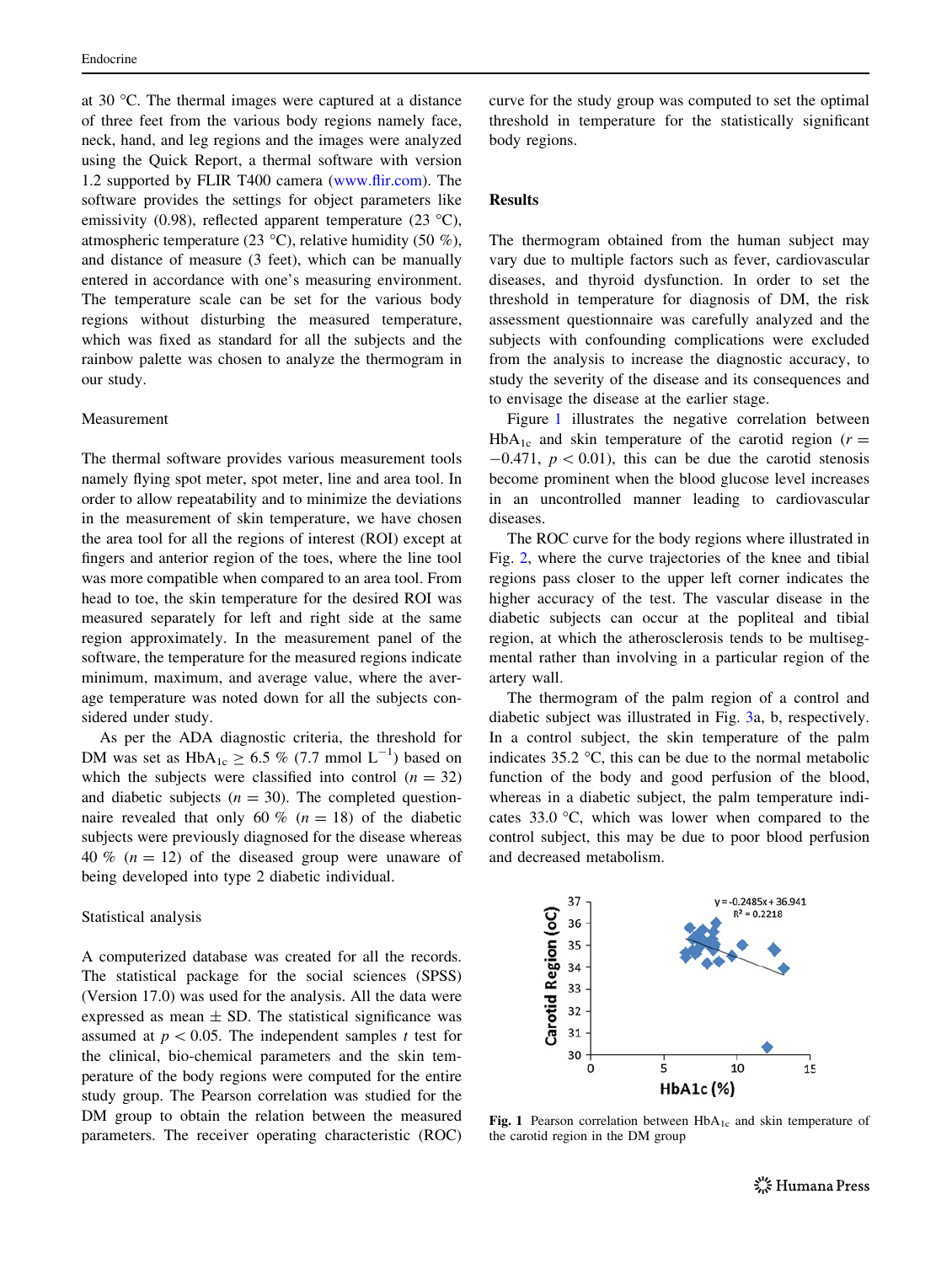<span id="page-3-0"></span>

Fig. 2 ROC curve for the statistically significant body regions



Fig. 3 The thermogram of the palm region in a control subject (a) and diabetic subject (b)

The thermogram of the foot region was analyzed by measuring the mean skin temperature of the metatarsal, mid foot and the heel regions. Figure [4](#page-4-0)a, illustrates the foot

thermal distribution of a control subject in which the measured temperature lies within the mean  $\pm$  SD of the control group, whereas Fig. [4b](#page-4-0), illustrates the foot temperature of a diabetic subject without the complication of ulceration, where a decrease in temperature of  $2^{\circ}$ C was observed in comparison with the control subject, this could be due to the decrease in the basal metabolic rate and the obstruction of blood flow in the minor blood vessels. Figure [4](#page-4-0)c, illustrates the skin temperature of the diabetic foot with early signs of ulceration, where the average temperature of the base foot was decreased by  $0.5^{\circ}$ C when compared with the control subject, whereas the toe regions illustrate higher skin temperature of 3.9  $\degree$ C and 2.2  $\degree$ C in comparison with the right and left foot, respectively. Further, the right toe indicated an increase in temperature of 1.7  $\degree$ C in comparison with contralateral region, which may lead to amputation, if necessary corrective measures are not taken.

Table [1,](#page-5-0) describes the Pearson correlation coefficient for the DM group, in which the age of the diabetic subjects were positively correlated with  $HbA_{1c}$  ( $r = 0.379$ ,  $p\lt 0.01$ , this could be due to the sedentary lifestyle and poor diet. The systolic blood pressure (SBP)  $(r = 0.555,$  $p<0.01$ ) of the DM group was positively correlated with age and negatively correlated with skin temperature of the body regions namely forehead ( $r = -0.481, p \lt 0.01$ ), eye  $(r = -0.574, p < 0.01)$ , and ear  $(r = -0.403, p < 0.05)$ , this could be due to the decrease in the metabolic rate and endothelial dysfunction, respectively. In contrast, the age parameter was positively correlated with skin temperature of the posterior side of the toes  $(r = 0.390, p < 0.05)$ , where this could be the early sign of foot ulceration. The  $HbA_{1c}$  was negatively correlated with skin temperature of the ear lobe ( $r = -0.440$ ,  $p < 0.05$ ) and the carotid region  $(r = -0.470, p < 0.01)$ , these could be due the atherosclerosis of the arteries. There also exists a positive correlation in the skin temperature between the lower extremities and the upper extremities in the DM group, where most of them are affected; this could be due to the dependency of blood perfusion at the extremities.

Table  $2$  describes the independent samples  $t$  test for the whole study group, in which the level of significance and the 95 % confidence interval (CI) measures for the clinical, anthropometrical indices and skin temperature of the body regions were analyzed. Table [2](#page-6-0) indicates that the age parameter was significant in control  $(40 \pm 12 \text{ years})$  and DM group (51  $\pm$  15 years) ( $p = 0.003$ ), but the deviation in both the groups were high. The higher range of the control group may be due to the awareness of the disease and lower range of the DM group may be due to the family history, poor diet and sedentary lifestyle. The waist and the hip circumference in the diabetic group was larger than control group by 10 and 9 cm ( $p = 0.010$ ), respectively,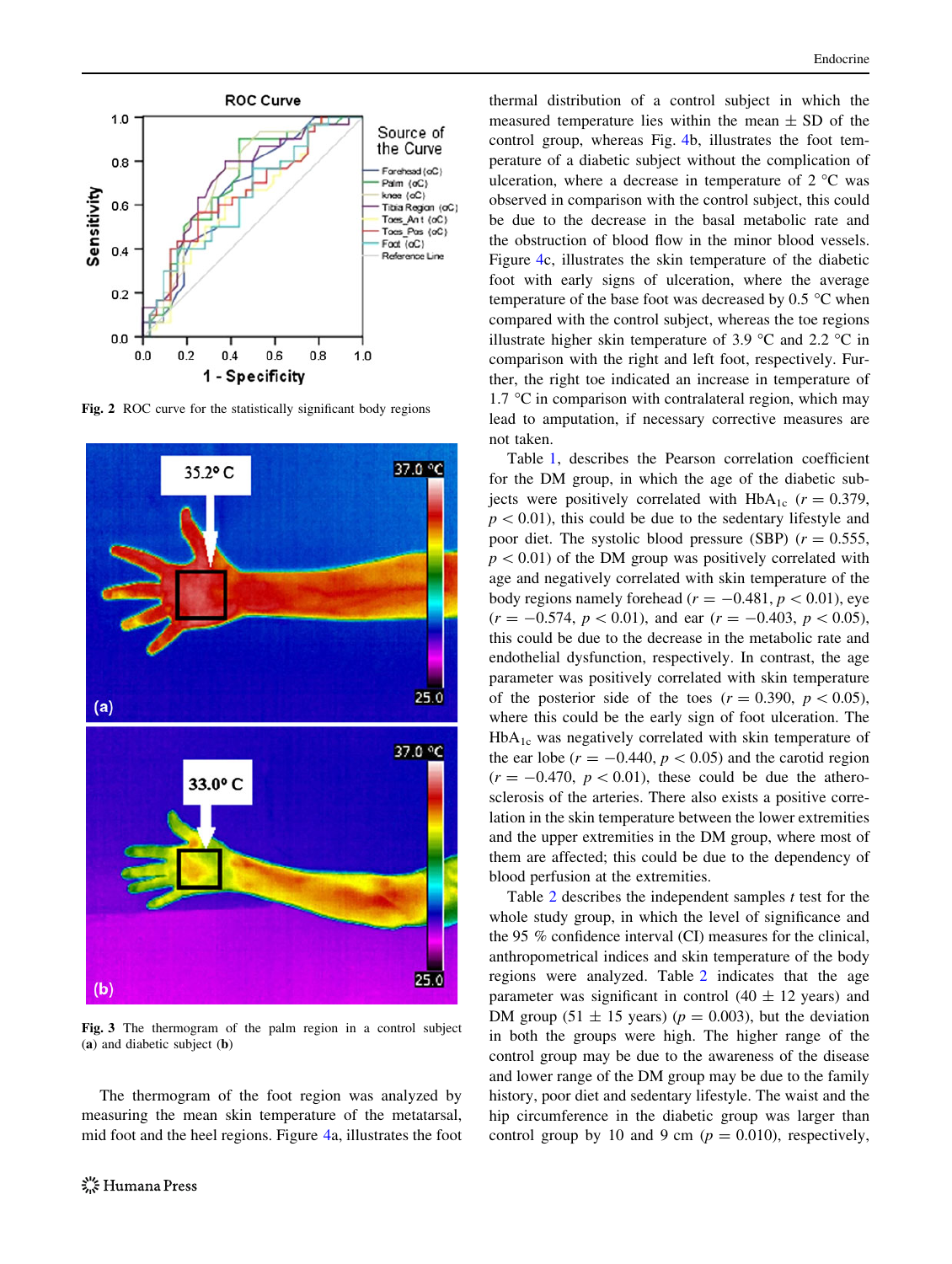<span id="page-4-0"></span>

Fig. 4 The thermogram of the foot region in a control subject (a), diabetic subject (b), and diabetic subject with early signs of ulceration (c)

this can be due to poor diet leading to central obesity and lack of regular exercises. Among the body regions considered for IR imaging, there observed a lower skin temperature in the DM group at forehead, palm, knee, tibia, toes, and foot regions, this can be due to decreased metabolic rate. Among the statistically significant body regions,

the skin temperature at the knee ( $p = 0.002$ , 95 % CI: 0.27–1.10) and tibia region ( $p = 0.003$ , 95 % CI: 0.22– 1.01) indicate significance among the study group, this can be due to the atherosclerosis of the arteries in the lower limb.

Table [3](#page-7-0) describes the area under curve (AUC) for the statistically significant body regions of the study group. The skin temperature at the knee, tibia, and palm region has an AUC of (0.727, 0.722, and 0.711 with 95 % CI: 0.598–0.855, 0.594–0.851, and 0.581–0.842), respectively.

Table [4](#page-7-0) presents the statistical measures of performance of the binary classification test for the study group, where temperature  $(^{\circ}C)$  was set as a threshold point for the body regions, by choosing an optimal sensitivity and specificity from the coordinates of the ROC curve. The palm region with threshold value  $\leq$  33.85 °C obtains the sensitivity of 90 %, this indicates the percentage of diabetic subjects who are correctly identified as diseased and specificity of 56 % indicates the percentage of healthy subjects identified as control. Also, positive predictive value (PPV) of 65 % indicates proportion of subjects with positive test results who are correctly diagnosed, negative predictive value (NPV) of 85 % indicates proportion of subjects with negative test who are correctly diagnosed and an accuracy of the test for the palm region was obtained as 73 %.

# **Discussion**

This study reported a high prevalence of type 2 DM (48 %), which was consistent with the study reported by Ramachandran et al. [[17\]](#page-8-0). Our study was a preliminary research on the application of thermography in the diagnosis and prognosis of the disease.

The negative correlation between  $HbA_{1c}$  and the skin temperature of the carotid region indicate decreased blood flow in the carotid artery of DM subjects; the thermogram of the popliteal (knee) and tibial region of the lower limb indicate a decrease in the skin temperature, these can be due to atherosclerosis, the effect of high blood sugar on the cells lining the blood vessels cause increased production of free radicals, the highly reactive molecules tear the sensitive cell components like deoxy ribo nucleic acid (DNA) which lead to apoptosis. This process also reduces the availability of nitric oxide (NO) which is responsible for dilation of blood vessels [[18,](#page-8-0) [19\]](#page-8-0).

The abnormal increase in the temperature of the specific sites of the foot was observed in comparison with the surrounding regions and with the contralateral region of few of the diabetic individuals, which indicate the early stages of ulceration, this could be due to the elevated levels of glycated hemoglobin; the red blood cells (RBC) become more rigid to pass through the capillaries, thus poor blood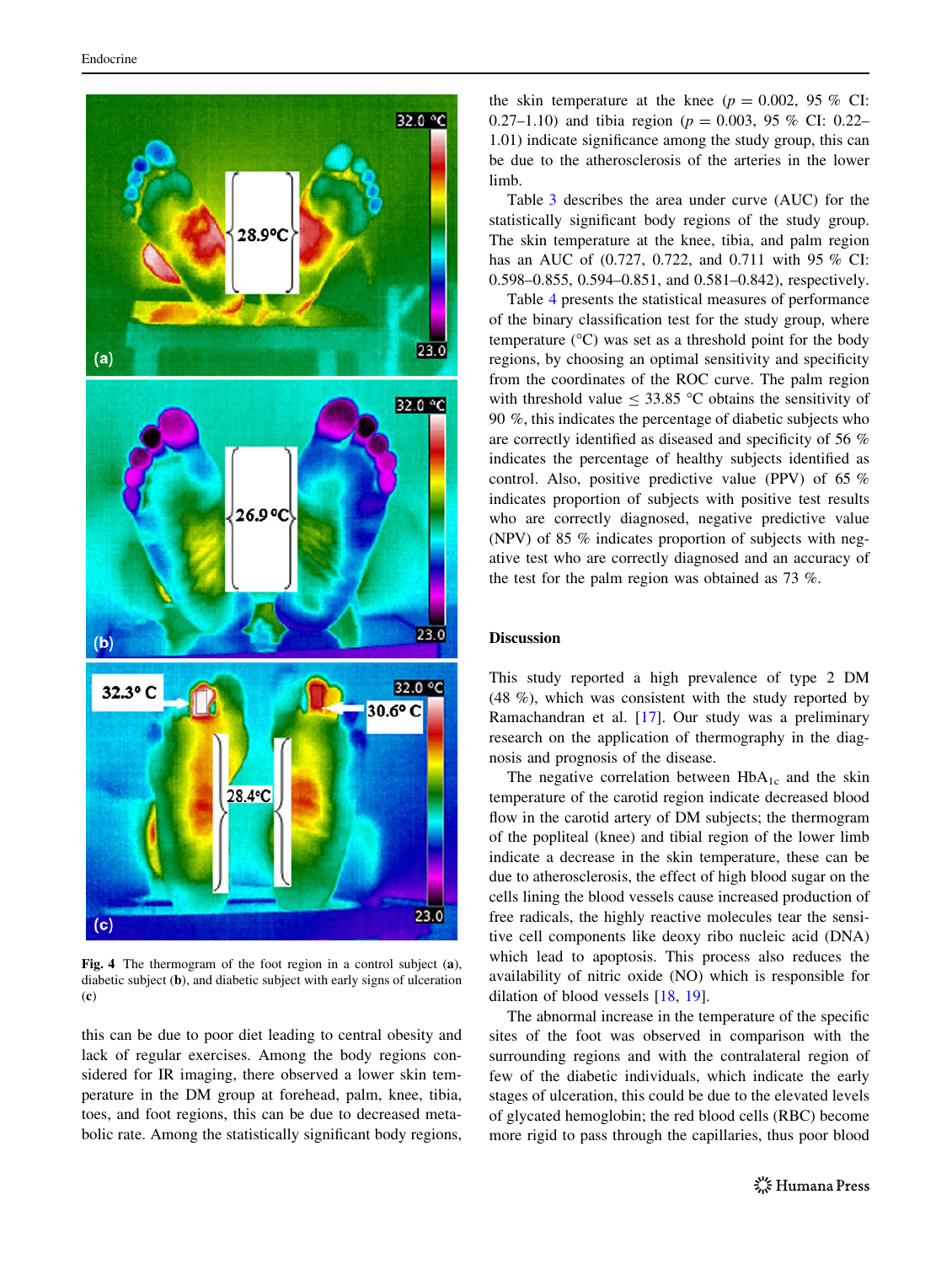<span id="page-5-0"></span>

| Parameters                                                 |                | Age       | $\text{HbA}_{1c}$ | SBP      |              | Body skin temperature (°C) |           |           |           |             |                 |          |                 |               |                  |                   |
|------------------------------------------------------------|----------------|-----------|-------------------|----------|--------------|----------------------------|-----------|-----------|-----------|-------------|-----------------|----------|-----------------|---------------|------------------|-------------------|
|                                                            |                | (Years)   | $(\%)$            | (mmHg)   | head<br>Fore | Nose                       | Neck      | Palm      | Forearm   | Finger<br>щ | Finger<br>whole | Knee     | region<br>Tibia | Ankle-<br>toe | anterior<br>Toes | posterior<br>Toes |
| Age (Years)                                                |                |           |                   |          |              |                            |           |           |           |             |                 |          |                 |               |                  |                   |
| $HbA_{1c}$ (%)                                             |                | $0.37***$ |                   |          |              |                            |           |           |           |             |                 |          |                 |               |                  |                   |
| $(3BP \text{ (mmHg)})$                                     |                | $0.55***$ | 0.21              |          |              |                            |           |           |           |             |                 |          |                 |               |                  |                   |
| Body skin                                                  | Forehead       | $-0.48**$ | $-0.32$           | $-0.43*$ |              |                            |           |           |           |             |                 |          |                 |               |                  |                   |
| temperature (°C)                                           | Eye            | $-0.57**$ | $-0.33$           | $-0.38*$ | $0.75***$    |                            |           |           |           |             |                 |          |                 |               |                  |                   |
|                                                            | Nose           | 0.02      | $-0.20$           | $-0.18$  | $0.38*$      |                            |           |           |           |             |                 |          |                 |               |                  |                   |
|                                                            | Neck           | $-0.15$   | $-0.25$           | $-0.41*$ | 0.32         | 0.16                       |           |           |           |             |                 |          |                 |               |                  |                   |
|                                                            | Ear            | $-0.40*$  | $-0.44*$          | $-0.12$  | $0.57**$     | 0.06                       |           |           |           |             |                 |          |                 |               |                  |                   |
|                                                            | Carotid        | $-0.27$   | $-0.47**$         | $-0.29$  | 0.04         | 0.10                       | 0.23      |           |           |             |                 |          |                 |               |                  |                   |
|                                                            | Palm           | 0.16      | $-0.05$           | $-0.20$  | 0.15         | $0.61***$                  | 0.29      |           |           |             |                 |          |                 |               |                  |                   |
|                                                            | Forearm        | $0.08\,$  | $-0.25$           | $-0.28$  | 0.34         | $0.61**$                   | $0.51***$ | $0.80**$  |           |             |                 |          |                 |               |                  |                   |
|                                                            | Fingers tip    | 0.27      | $-0.11$           | $-0.06$  | 0.04         | $0.58**$                   | 0.17      | $0.92***$ | $0.73**$  |             |                 |          |                 |               |                  |                   |
|                                                            | Fingers whole  | 0.25      | $-0.09$           | $-0.15$  | 0.07         | $0.61***$                  | 0.23      | $0.95***$ | $0.78***$ | $0.98***$   |                 |          |                 |               |                  |                   |
|                                                            | Knee           | 0.31      | 0.02              | $-0.12$  | 0.00         | $0.37*$                    | 0.15      | $0.46***$ | $0.48***$ | $0.48***$   | $0.54***$       |          |                 |               |                  |                   |
|                                                            | Tibia region   | $-0.09$   | 0.01              | $-0.34$  | 0.17         | 0.34                       | 0.30      | $0.59**$  | $0.66***$ | $0.51**$    | $0.56**$        | $0.59**$ |                 |               |                  |                   |
|                                                            | Ankle-toe      | 0.18      | 0.04              | 0.01     | $-0.03$      | $0.38*$                    | $-0.04$   | $0.57***$ | $0.51**$  | $0.56***$   | $0.57**$        | $0.57**$ | $0.74***$       |               |                  |                   |
|                                                            | Toes anterior  | 0.34      | 0.13              | $0.08\,$ | $-0.03$      | $0.50**$                   | 0.00      | $0.64***$ | $0.58***$ | $0.62***$   | $0.64**$        | $0.45*$  | $0.48***$       | $0.81**$      |                  |                   |
|                                                            | Toes posterior | $0.39*$   | 0.22              | 0.09     | $-0.00$      | $0.47**$                   | 0.09      | $0.63***$ | $0.58**$  | $0.59***$   | $0.62***$       | $0.47**$ | $0.48***$       | $0.75**$      | $0.95***$        |                   |
|                                                            | Foot           | 0.25      | 0.15              | 0.01     | 0.00         | $0.54**$                   | 0.04      | $0.61***$ | $0.57**$  | $0.55**$    | $0.59**$        | $0.47**$ | $0.60**$        | $0.82**$      | $0.91***$        | $0.91**$          |
| * Correlation is significant at the 0.05 level (2-tailed)  |                |           |                   |          |              |                            |           |           |           |             |                 |          |                 |               |                  |                   |
| ** Correlation is significant at the 0.01 level (2-tailed) |                |           |                   |          |              |                            |           |           |           |             |                 |          |                 |               |                  |                   |
| <sup>a</sup> Systolic blood pressure                       |                |           |                   |          |              |                            |           |           |           |             |                 |          |                 |               |                  |                   |

sue Humana Press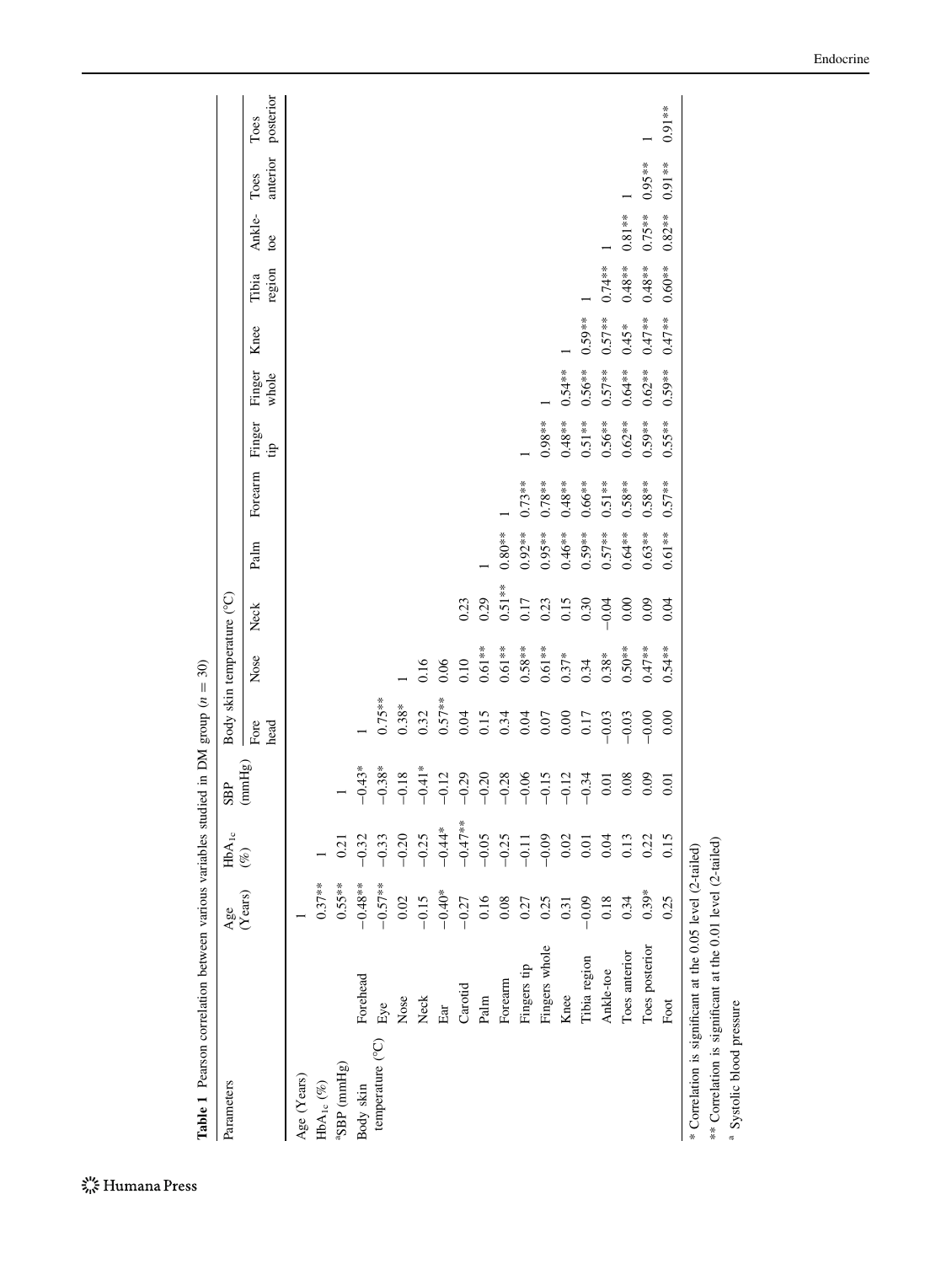<span id="page-6-0"></span>

|  |  | Table 2 Principal characteristics of the study subjects |  |  |  |
|--|--|---------------------------------------------------------|--|--|--|
|--|--|---------------------------------------------------------|--|--|--|

| Parameters                               | Normal ( $n = 32$ ) mean $\pm$ SD | Diabetic ( $n = 30$ ) mean $\pm$ SD | Sig. (2-tailed) | 95 % CI of the measure |              |
|------------------------------------------|-----------------------------------|-------------------------------------|-----------------|------------------------|--------------|
|                                          |                                   |                                     |                 | Lower bound            | Upper bound  |
| Age (years)                              | $40 \pm 12$                       | $51 \pm 15$                         | $0.003**$       | $-18$                  | $-4$         |
| $HbA_{1c}$ (%)                           | $5.7 \pm 0.4$                     | $8.5 \pm 1.8$                       | $0.000***$      | $-3.5$                 | $-2.1$       |
| <sup>a</sup> eAG (mmol $L^{-1}$ )        | $6.54 \pm 0.64$                   | $11 \pm 2.93$                       | $0.000***$      | $-5.52$                | $-3.34$      |
| <sup>b</sup> TC (mmol $L^{-1}$ )         | $4.69 \pm 1.07$                   | $4.83 \pm 0.97$                     | 0.616           | $-0.67$                | 0.41         |
| $\mathrm{CDL}(mmol \mathrm{L}^{-1})$     | $1.04 \pm 0.24$                   | $1.02 \pm 0.18$                     | 0.554           | $-0.08$                | 0.15         |
| ${}^{\text{d}}$ SBP (mmHg)               | $123 \pm 17$                      | $131\,\pm\,16$                      | 0.088           | $-16$                  | $\mathbf{1}$ |
| $^{\circ}$ DBP (mmHg)                    | $79 \pm 9$                        | $84 \pm 12$                         | 0.155           | $-9$                   | $\mathbf{1}$ |
| ${}^{\text{f}}$ BMI (kg m <sup>-2)</sup> | $26 \pm 6$                        | $28 \pm 4$                          | 0.157           | $-4$                   | 0.7          |
| $W^{\text{g}}$ WC (cm)                   | $87 \pm 13$                       | $97 \pm 13$                         | $0.010*$        | $-17$                  | $-2$         |
| ${}^{\mathrm{h}}$ HC (cm)                | $96 \pm 11$                       | $105 \pm 11$                        | $0.010*$        | $-15$                  | $-2$         |
| Body regions (°C)                        |                                   |                                     |                 |                        |              |
| Forehead                                 | $34.98\,\pm\,0.48$                | $34.70 \pm 0.40$                    | $0.014*$        | 0.06                   | 0.51         |
| Eye                                      | $34.88 \pm 0.62$                  | 34.72 $\pm$ 0.40                    | 0.223           | $-0.1$                 | 0.42         |
| Nose                                     | $32.55 \pm 2.07$                  | $31.94 \pm 1.76$                    | 0.216           | $-0.37$                | 1.59         |
| Neck                                     | $35.16 \pm 0.39$                  | $34.98 \pm 0.45$                    | 0.095           | $-0.03$                | 0.4          |
| Ear                                      | $36.50 \pm 0.41$                  | $36.38\,\pm\,0.40$                  | 0.227           | $-0.08$                | 0.33         |
| Carotid region                           | $35.10 \pm 0.51$                  | $34.82 \pm 0.97$                    | 0.166           | $-0.12$                | 0.66         |
| Palm                                     | $33.64 \pm 1.42$                  | $32.86 \pm 1.09$                    | $0.019*$        | 0.13                   | 1.43         |
| Forearm                                  | $33.33 \pm 2.76$                  | 33.39 $\pm$ 0.64                    | 0.9             | $-1.1$                 | 0.97         |
| Fingers tip                              | $32.40 \pm 2.44$                  | $31.38 \pm 1.98$                    | 0.079           | $-0.12$                | 2.15         |
| Fingers whole                            | $32.71 \pm 2.20$                  | $31.76 \pm 1.74$                    | 0.066           | $-0.07$                | 1.96         |
| Knee                                     | $32.34 \pm 0.94$                  | $31.66 \pm 0.65$                    | $0.002**$       | 0.27                   | 1.1          |
| Tibia region                             | $32.82 \pm 0.75$                  | $32.20 \pm 0.81$                    | $0.003**$       | 0.22                   | 1.01         |
| Ankle-toe                                | $30.80\,\pm\,1.57$                | $30.23 \pm 1.26$                    | 0.12            | $-0.15$                | 1.3          |
| Toes anterior                            | $27.27\,\pm\,2.72$                | $26.12 \pm 1.59$                    | $0.047*$        | 0.02                   | 2.27         |
| Toes posterior                           | $26.59 \pm 2.86$                  | $25.05 \pm 1.74$                    | $0.013*$        | 0.33                   | 2.76         |
| Foot                                     | $28.43 \pm 2.20$                  | $27.34 \pm 1.65$                    | $0.033*$        | 0.09                   | 2.08         |

\* Correlation is significant at the 0.05 level (2-tailed)

\*\* Correlation is significant at the 0.01 level (2-tailed)

\*\*\* Correlation is significant at the 0.001 level (2-tailed)

<sup>a</sup> Estimated average glucose

**b** Total cholesterol

<sup>c</sup> High density lipoprotein

- <sup>d</sup> Systolic blood pressure
- <sup>e</sup> Diastolic blood pressure
- <sup>f</sup> Body mass index
- <sup>g</sup> Waist circumference
- h Hip Circumference

perfusion lead to starvation of the tissues from the essential nutrients and oxygen and thus the tissue breakdown, leading to ulceration [\[20](#page-8-0)]. The ulceration is a condition of inflammation of the foot region. The typical regions of the foot which are more prone to ulceration are the metatarsal region, heel and lower digits of the foot [[21,](#page-8-0) [22](#page-8-0)], these can be due to the excessive foot pressure resulting from foot deformities like hammer toes, bony prominences and muscle atrophy.

The SBP was negatively correlated with forehead, eye and neck regions, this can be due to increased insulin resistance resulting in decreased skin temperature as blood flow reduces. This can also be due to endothelial dysfunction, a condition in which the inner lining of the blood vessels does not function normally, which develops atherosclerosis [[23–25\]](#page-8-0).

The  $HbA_{1c}$  indicates negative correlation with upper extremities, whereas with lower extremities it indicates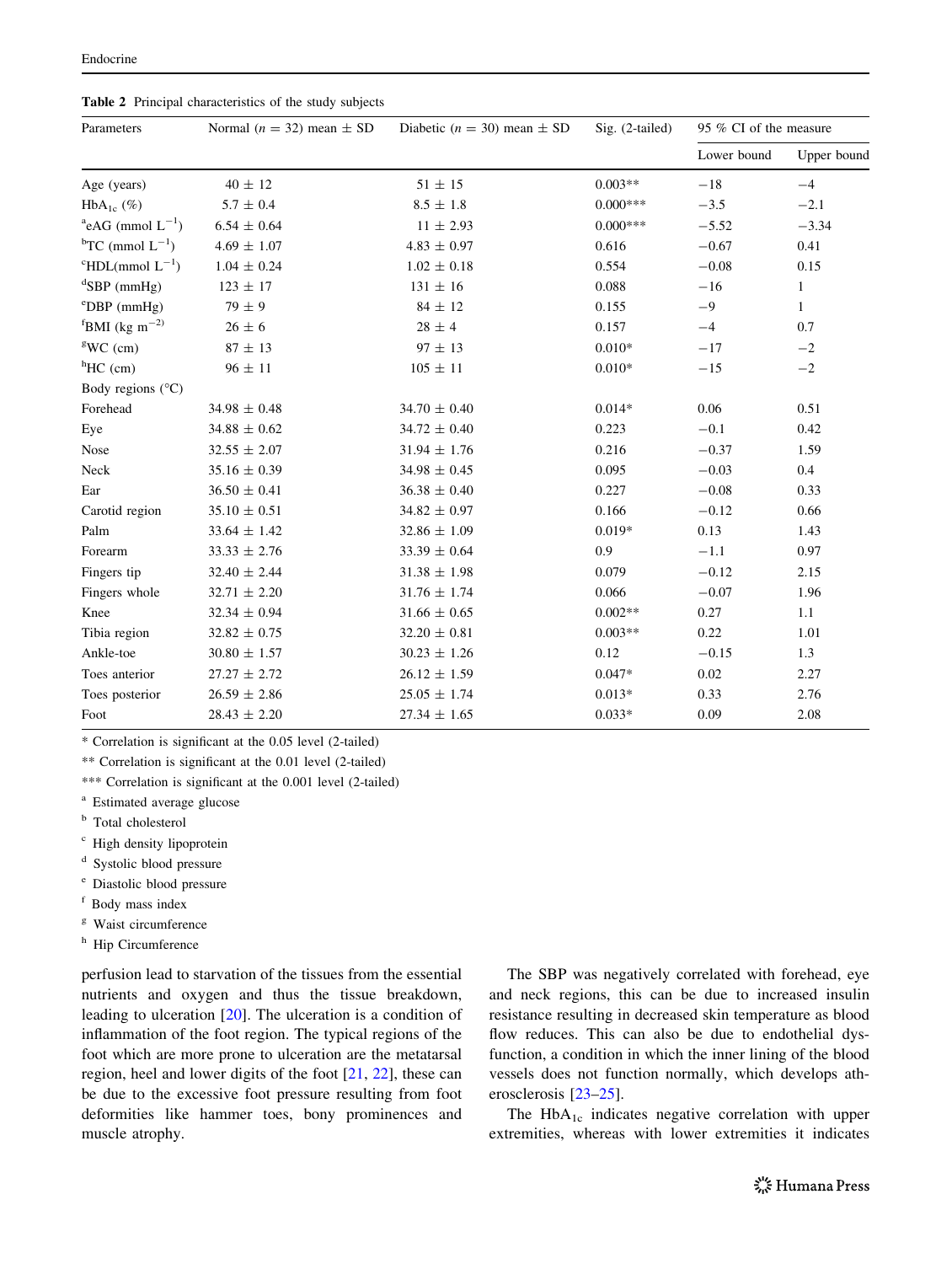<span id="page-7-0"></span>Table 3 Area under curve (AUC) for the statistically significant body regions

| Test result variable(s) | Area  | Standard error <sup>a</sup> | Asymptotic sig. <sup>b</sup> | Asymptotic 95 % CI |             |
|-------------------------|-------|-----------------------------|------------------------------|--------------------|-------------|
|                         |       |                             |                              | Lower bound        | Upper bound |
| Knee                    | 0.727 | 0.065                       | 0.002                        | 0.598              | 0.855       |
| Tibia region            | 0.722 | 0.066                       | 0.003                        | 0.594              | 0.851       |
| Palm                    | 0.711 | 0.067                       | 0.004                        | 0.581              | 0.842       |
| Forehead                | 0.669 | 0.069                       | 0.022                        | 0.534              | 0.805       |
| Toes posterior          | 0.655 | 0.07                        | 0.036                        | 0.518              | 0.792       |
| Foot                    | 0.64  | 0.07                        | 0.058                        | 0.503              | 0.778       |
| Toes anterior           | 0.624 | 0.071                       | 0.092                        | 0.485              | 0.764       |

<sup>a</sup> Under the nonparametric assumption

 $<sup>b</sup>$  Null hypothesis: true area = 0.5</sup>

Table 4 Binary classification test for the statistically significant body regions

| Sl. No         | Body regions   | Threshold for diabetes $(^{\circ}C)$ | Sensitivity $(\%)$ | Specificity $(\%)$ | <sup>a</sup> PPV $(\%)$ | $b$ NPV $(\%)$ | Accuracy $(\%)$ |
|----------------|----------------|--------------------------------------|--------------------|--------------------|-------------------------|----------------|-----------------|
|                | Palm           | $<$ 33.85                            | 90                 | 56                 | 65                      | 85             | 73              |
| 2              | Knee           | $<$ 32.40                            | 86                 | 53                 | 63                      | 81             | 69              |
| 3              | Tibia region   | $\leq$ 32.78                         | 80                 | 62                 | 66                      | 77             | 71              |
| $\overline{4}$ | Foot           | < 28.41                              | 76                 | 50                 | 59                      | 69             | 63              |
| 5              | Toes anterior  | < 26.83                              | 73                 | 40                 | 53                      | 62             | 56              |
| 6              | Forehead       | $<$ 34.93                            | 70                 | 59                 | 61                      | 67             | 65              |
| 7              | Toes posterior | < 26.14                              | 70                 | 50                 | 56                      | 64             | 60              |

<sup>a</sup> Positive predictive value

<sup>b</sup> Negative predictive value

positive correlation. This seems to be anonymous, may this relationship was due to the sedentary lifestyle of the participants involved in the study [\[26](#page-8-0)]. This can also be due to the mechanism of lower limb involved in the ambulation, where the exercising muscle allows the blood glucose to enter the tissue without the need of insulin whereas in the upper extremities insulin resistance predominates due to lack of physical activity. As usage of mixer grinders, washing machines and electric motor for pumping water has become part of the modern lifestyle, which reduces the upper limb activity and the skin temperature of the upper extremities were low in comparison with the lower extremities, due to poor metabolism.

The body mass index (BMI) of the study population was not statistically significant whereas the waist circumference and hip circumference indicate significance among the study group, this indicate that South Indians are prone to central obesity as compared to the western countries where total obesity is the major risk factor for the disease [\[27](#page-8-0)]; this can be due to insulin resistance syndrome, a group of risk factors that occur together and increase the risk for the disease. The risk factors include, abdominal obesity, insulin resistance, the sedentary lifestyle of the subjects as revealed in the risk assessment questionnaire of this study,

hypertension, dyslipidemia, and elevated fasting glucose [\[28](#page-8-0)].

The merits of the IR imaging procedure are non-invasive, risk-free; no diet, age invariant, less time, and inexpensive when compared to other imaging modalities. The measurement procedure had a demerit, that the temperature coefficient was measured by manual selection of ROI, which may result in slight deviation in the skin temperature. To overcome this, an advanced image processing tools may be incorporated to obtain a better result with higher accuracy.

# Conclusion

The prevalence of diabetes continues to increase on a global level where most of the people were undiagnosed for the disease. A non-invasive diagnostic method is necessary to eliminate the subject discomfort, to enable early detection and to reduce the cost involved. The IR imaging procedure provided enormous information about the physiological processes through examining the skin temperature distributions, which can be related to the core body temperature and blood perfusion. The test results indicated better sensitivity,